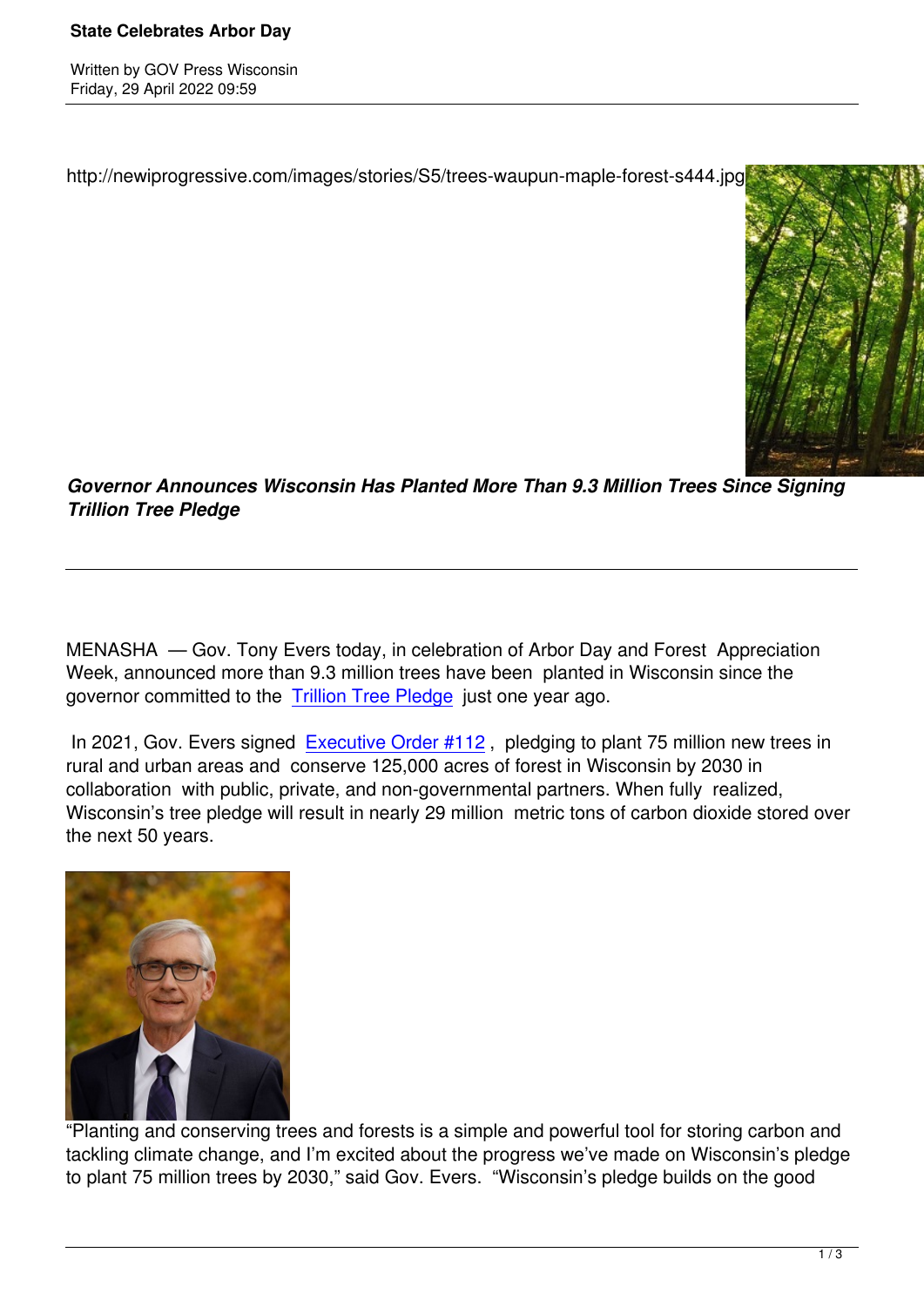work being done by the forestry community to help safeguard water resources, provide wildlife habitat, and support rural economies by sustainably managing Wisconsin's 17 million acres of vast and valuable forests. This announcement also gets us closer to reaching our goals of a cleaner, healthier, and more resilient environment that will support the sustainable future Wisconsinites are ready for."

Today, the Wisconsin Department of Natural Resources (DNR) provided an annual report which details the progress made on the governor's pledge. According to the report, of the 9.3 million trees planted in 2021, the DNR supplied more than half of the seedlings, including 2.7 million that were planted on private lands, 1.1 million that were planted on D[NR lands, mo](https://lnks.gd/l/eyJhbGciOiJIUzI1NiJ9.eyJidWxsZXRpbl9saW5rX2lkIjoxMDIsInVyaSI6ImJwMjpjbGljayIsImJ1bGxldGluX2lkIjoiMjAyMjA0MjkuNTcxODA0OTEiLCJ1cmwiOiJodHRwczovL2NvbnRlbnQuZ292ZGVsaXZlcnkuY29tL2F0dGFjaG1lbnRzL1dJR09WLzIwMjIvMDQvMjYvZmlsZV9hdHRhY2htZW50cy8yMTQxNjEzL1RyaWxsaW9uVHJlZXNBbm51YWxSZXBvcnQyMDIxX2ZpbmFsLnBkZiJ9.KJ7bRvfrQA4nHqV7yiwPGt5gNvz5A4bBMwVOFX-MfXM/s/933639323/br/130584664799-l)re than 500,000 that were planted in county forests, more than 42,000 that were planted in school forests, and over 45,000 that were given to elementary school students last Arbor Day. In addition, the DNR distributed 31.4 million seeds, which will likely grow into approximately 3.5 million future trees.

In addition to planting trees and distributing seeds, the DNR acquired conservation easements on nearly 12,500 acres in Oneida County, while its partners conserved an additional 1,600 acres elsewhere, preventing the conversion of working forestland to other land uses.

"The goal is to use trees and forests as a critical nature-based solution to climate change," said DNR Secretary Preston Cole. "When fully realized, the Governor's pledge is estimated to store nearly 29 million metric tons of carbon dioxide over the next 50 years in our forests and trees. That's about the same amount of carbon dioxide produced by 6 million cars in a year. DNR staff are producing seedlings in concert with private nurseries, not only meeting the needs of the growing public, but doing so in a manner in which we are fostering genetic diversity and looking for species that will thrive in our warming climate."

The DNR is coordinating the implementation of the pledge on behalf of the state of Wisconsin. The DNR's forestry program began in 1904 with the hiring of Wisconsin's first chief state forester, and the program is committed to working with partners to manage Wisconsin forests to provide ecological, economic, social, and cultural benefits for Wisconsin residents today and in the future.

This announcement comes as the governor last week celebrated Earth Day by signing Executive Order #161 creating the Office of Environmental Justice, which will work to facilitate collaboration across state agencies to provide strategies to promote environmentally just policies and prevent disparate outcomes in communities across the state. Earli[er in the](https://lnks.gd/l/eyJhbGciOiJIUzI1NiJ9.eyJidWxsZXRpbl9saW5rX2lkIjoxMDMsInVyaSI6ImJwMjpjbGljayIsImJ1bGxldGluX2lkIjoiMjAyMjA0MjkuNTcxODA0OTEiLCJ1cmwiOiJodHRwczovL2NvbnRlbnQuZ292ZGVsaXZlcnkuY29tL2FjY291bnRzL1dJR09WL2J1bGxldGlucy8zMTQ5YWIwIn0.czqw9kqGeh1jnf3pCrBGsDLmiVVltTNvslKvdIwPBz8/s/933639323/br/130584664799-l) week, the governor also

## announced

the state's first-ever Clean Energy Plan, which identifies paths and strategies that aim to lower energy bills and prices at the pump for Wisconsin families, promote energy independence by [reducing rel](https://lnks.gd/l/eyJhbGciOiJIUzI1NiJ9.eyJidWxsZXRpbl9saW5rX2lkIjoxMDQsInVyaSI6ImJwMjpjbGljayIsImJ1bGxldGluX2lkIjoiMjAyMjA0MjkuNTcxODA0OTEiLCJ1cmwiOiJodHRwczovL2NvbnRlbnQuZ292ZGVsaXZlcnkuY29tL2FjY291bnRzL1dJR09WL2J1bGxldGlucy8zMTQwN2U1In0.8y9Dq2aoU60oxRee8WlHnygUqvWSsdVNFnIsyvIXOTU/s/933639323/br/130584664799-l)iance on out-of-state energy sources, create an estimated more than 40,000 jobs by 2030, and invest in job training and apprenticeship programs in innovative industries and technologies.

For additional information about the Trillion Tree Pledge and the DNR's Trillion Tree Pledge